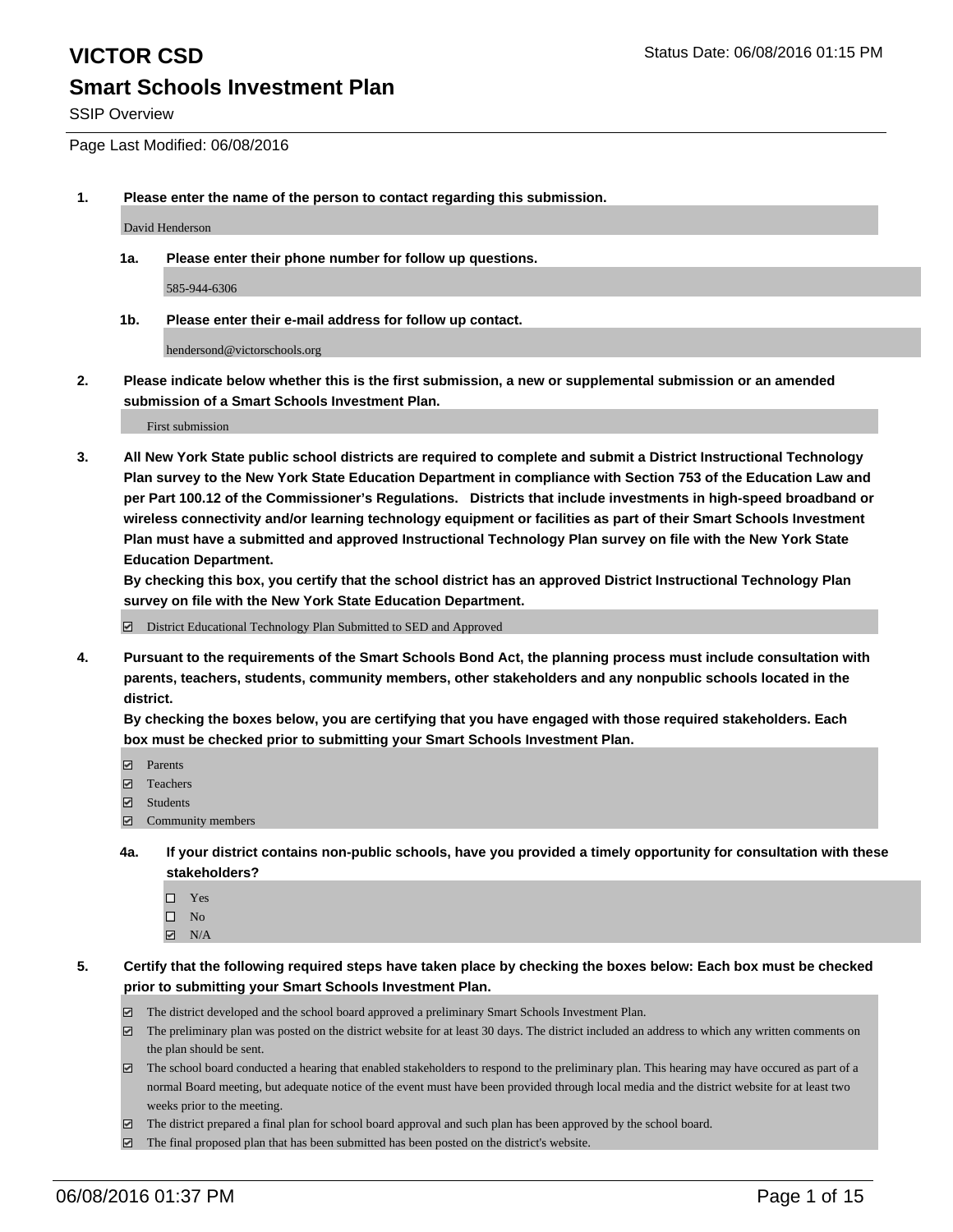SSIP Overview

Page Last Modified: 06/08/2016

**5a. Please upload the proposed Smart Schools Investment Plan (SSIP) that was posted on the district's website. Note that this should be different than your recently submitted Educational Technology Survey. The Final SSIP, as approved by the School Board, should also be posted on the website and remain there during the course of the projects contained therein.**

Smart Schools Investment Plan.pdf

**6. Please enter an estimate of the total number of students and staff that will benefit from this Smart Schools Investment Plan based on the cumulative projects submitted to date.**

5,000

**7. An LEA/School District may partner with one or more other LEA/School Districts to form a consortium to pool Smart Schools Bond Act funds for a project that meets all other Smart School Bond Act requirements. Each school district participating in the consortium will need to file an approved Smart Schools Investment Plan for the project and submit a signed Memorandum of Understanding that sets forth the details of the consortium including the roles of each respective district.**

 $\Box$  The district plans to participate in a consortium to partner with other school district(s) to implement a Smart Schools project.

**8. Please enter the name and 6-digit SED Code for each LEA/School District participating in the Consortium.**

| <b>Partner LEA/District</b> | ISED BEDS Code |
|-----------------------------|----------------|
| (No Response)               | (No Response)  |

**9. Please upload a signed Memorandum of Understanding with all of the participating Consortium partners.** (No Response)

**10. Your district's Smart Schools Bond Act Allocation is:**

\$1,613,312

**11. Enter the budget sub-allocations by category that you are submitting for approval at this time. If you are not budgeting SSBA funds for a category, please enter 0 (zero.) If the value entered is \$0, you will not be required to complete that survey question.**

|                                       | Sub-         |
|---------------------------------------|--------------|
|                                       | Allocations  |
| School Connectivity                   | 783,687      |
| Connectivity Projects for Communities | 0            |
| Classroom Technology                  | 205,000      |
| Pre-Kindergarten Classrooms           | O            |
| Replace Transportable Classrooms      | 0            |
| High-Tech Security Features           | 427,778      |
| Totals:                               | 1,416,465.00 |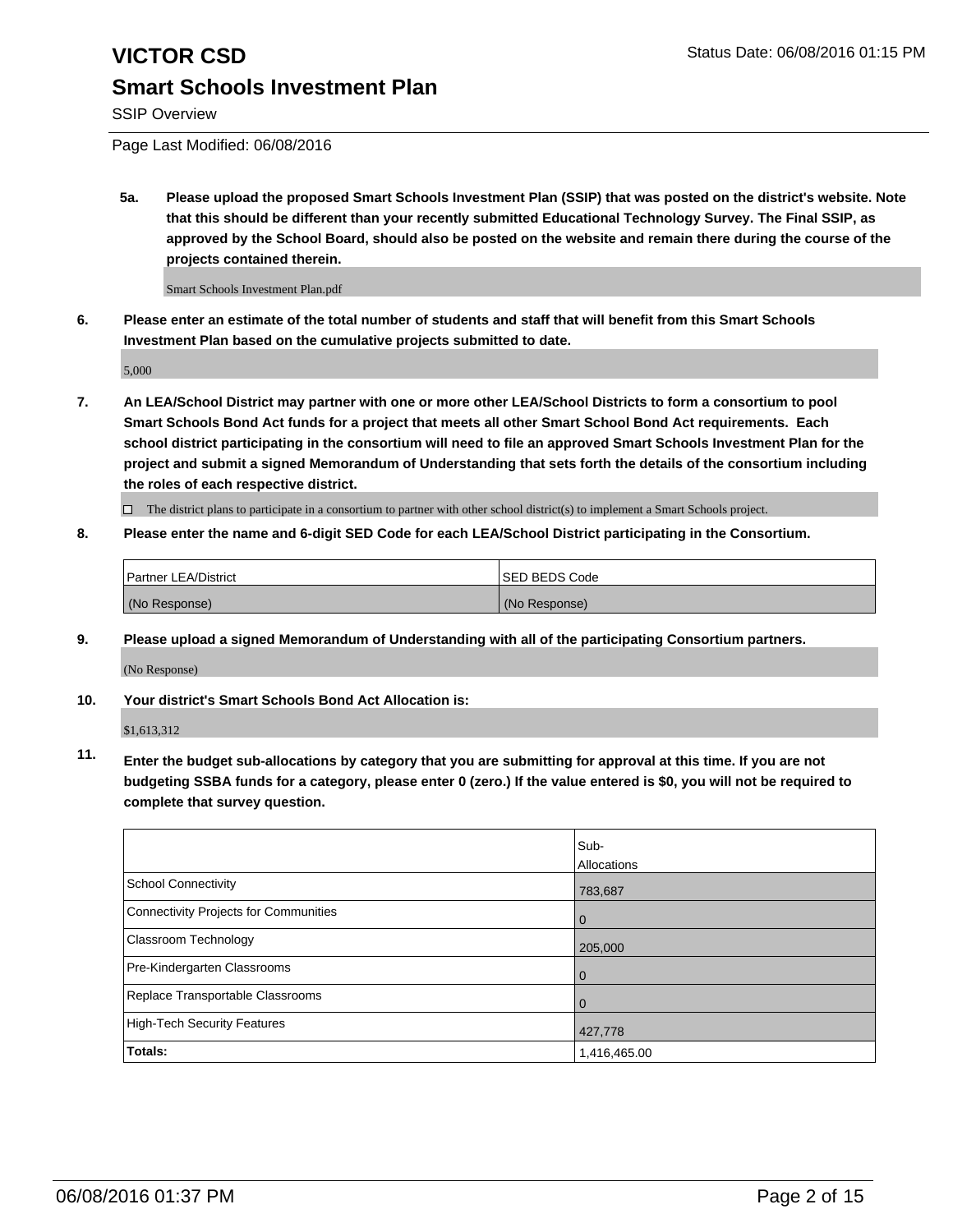School Connectivity

Page Last Modified: 06/08/2016

- **1. In order for students and faculty to receive the maximum benefit from the technology made available under the Smart Schools Bond Act, their school buildings must possess sufficient connectivity infrastructure to ensure that devices can be used during the school day. Smart Schools Investment Plans must demonstrate that:**
	- **sufficient infrastructure that meets the Federal Communications Commission's 100 Mbps per 1,000 students standard currently exists in the buildings where new devices will be deployed, or**
	- **is a planned use of a portion of Smart Schools Bond Act funds, or**
	- **is under development through another funding source.**

**Smart Schools Bond Act funds used for technology infrastructure or classroom technology investments must increase the number of school buildings that meet or exceed the minimum speed standard of 100 Mbps per 1,000 students and staff within 12 months. This standard may be met on either a contracted 24/7 firm service or a "burstable" capability. If the standard is met under the burstable criteria, it must be:**

**1. Specifically codified in a service contract with a provider, and**

**2. Guaranteed to be available to all students and devices as needed, particularly during periods of high demand, such as computer-based testing (CBT) periods.**

**Please describe how your district already meets or is planning to meet this standard within 12 months of plan submission.**

Victor Schools has 4,450 students which translates to a 445 Mbps internet connection. Our internet connection is currently 500 Mbps so we already meet this standard.

**1a. If a district believes that it will be impossible to meet this standard within 12 months, it may apply for a waiver of this requirement, as described on the Smart Schools website. The waiver must be filed and approved by SED prior to submitting this survey.**

 $\Box$  By checking this box, you are certifying that the school district has an approved waiver of this requirement on file with the New York State Education Department.

#### **2. Connectivity Speed Calculator (Required)**

|                  | Number of<br>Students | Multiply by<br>100 Kbps | Divide by 1000 Current Speed<br>to Convert to<br>Required<br>l Speed in Mb | lin Mb | Expected<br>Speed to be<br>Attained Within   Required<br>12 Months | Expected Date<br>When<br>Speed Will be<br>Met |
|------------------|-----------------------|-------------------------|----------------------------------------------------------------------------|--------|--------------------------------------------------------------------|-----------------------------------------------|
| Calculated Speed | 4.450                 | 445.000                 | 445                                                                        | 500    | (No<br>Response)                                                   | (No<br>Response)                              |

#### **3. Briefly describe how you intend to use Smart Schools Bond Act funds for high-speed broadband and/or wireless connectivity projects in school buildings.**

Victor School's current wireless network was upgraded in 2009. We plan on upgrading our wireless network for three reasons:

- 1. Density our current wireless network was designed for coverage which means someone can stand anyplace inside of one of our buildings and get a quality wireless signal. Our new network will be designed for coverage and density. We have seen an explosion of wireless devices on campus and our current wireless network cannot keep up. In 2009 we had about 800 wireless devices using our network, we now have just over 4,000.
- 2. Coverage we do have a handful of dead spots inside our buildings that we plan on fixing with our new wireless network.
- 3. Wireless standards change over time. The newest wireless standard is 802.11ac which provides a fourfold increase in speed over our current wireless network.

The money being spent on the wireless network includes pulling 600 new wired drops and the installation of 400 wireless access points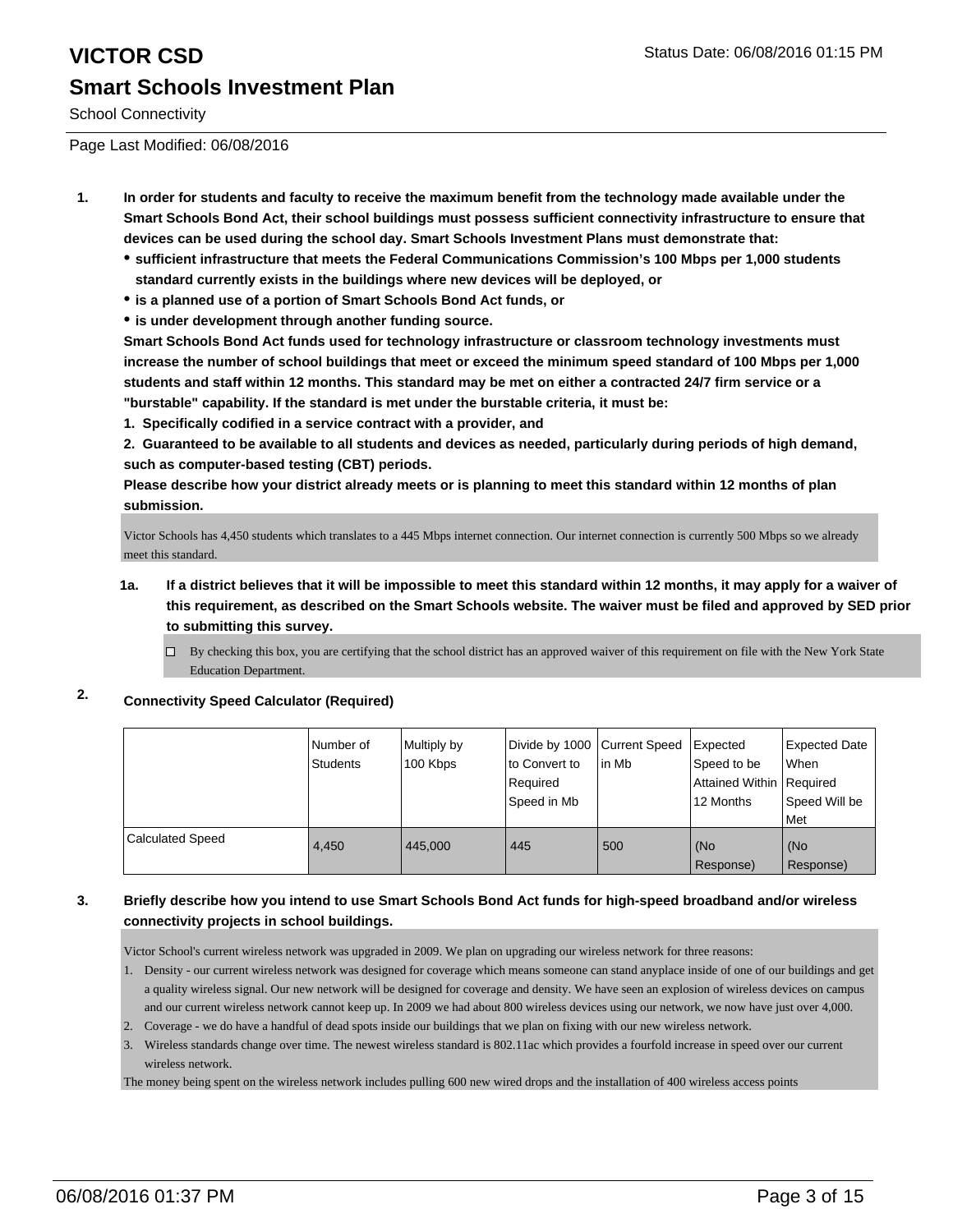# **VICTOR CSD** Status Date: 06/08/2016 01:15 PM **Smart Schools Investment Plan**

School Connectivity

Page Last Modified: 06/08/2016

**4. Briefly describe the linkage between the district's District Instructional Technology Plan and the proposed projects. (There should be a link between your response to this question and your response to Question 1 in Part E. Curriculum and Instruction "What are the district's plans to use digital connectivity and technology to improve teaching and learning?)**

The majority of access for staff and students to our network and the internet is through a wireless device. Having a robust reliable wireless network is important to meet the district's instructional goals. The district's technology plan intersects with a new wireless network in two areas:

- 1. Inspiring Innovative Learning innovative teaching and learning is only possible with sound infrastructure.
- 2. Collaborative Communities and Connected Classrooms Victor Schools uses Google Apps for Education as a means to foster collaboration among students, staff, parents, and the community. A state of the art wireless network is neccessary to take full advantage of this online resource.
- **5. If the district wishes to have students and staff access the Internet from wireless devices within the school building, or in close proximity to it, it must first ensure that it has a robust Wi-Fi network in place that has sufficient bandwidth to meet user demand.**

#### **Please describe how you have quantified this demand and how you plan to meet this demand.**

We currently have just over 4,000 wireless devices on our wifi network every day. We have designed our new wireless network with 2 goals in mind:

- 1. Victor anticipates going 1:1 at some point in the future. This is the highest density requirement for any wifi network in a K-12 setting. We plan on pulling a network drop to every classroom and multiple drops to larger spaces such as cafeterias, gymnasiums, and auditoriums. This will ensure that we can not only meet the current demands being placed on our wifi network but also rollout 1:1 at some point in the future.
- 2. The state of New York is moving towards online student testing to replace paper and pencil tests. Victor's new wifi network is being designed to handle the load of large numbers of wireless devices being used for student testing.
- **6. As indicated on Page 5 of the guidance, the Office of Facilities Planning will have to conduct a preliminary review of all capital projects, including connectivity projects.**

| <b>Project Number</b> |  |
|-----------------------|--|
| 43-17-01-06-7-999-002 |  |
|                       |  |

**7. Certain high-tech security and connectivity infrastructure projects may be eligible for an expedited review process as determined by the Office of Facilities Planning.**

**Was your project deemed eligible for streamlined review?**

No

**8. Include the name and license number of the architect or engineer of record.**

| Name           | License Number |
|----------------|----------------|
| W. Bruce Knapp | 72078          |

**9. If you are submitting an allocation for School Connectivity complete this table. Note that the calculated Total at the bottom of the table must equal the Total allocation for this category that you entered in the SSIP Overview overall budget.**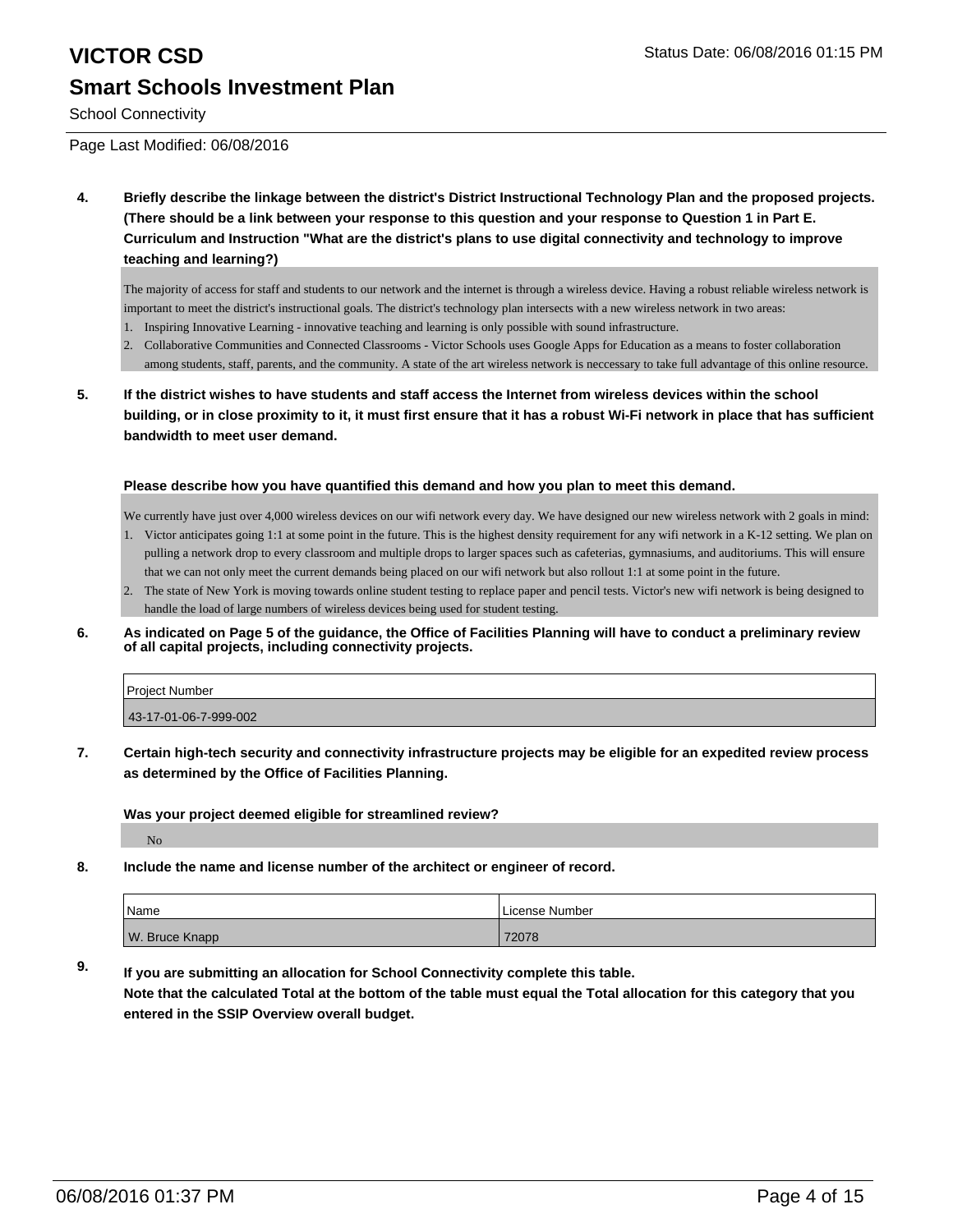School Connectivity

Page Last Modified: 06/08/2016

|                                            | Sub-           |
|--------------------------------------------|----------------|
|                                            | Allocation     |
| Network/Access Costs                       | 465,687        |
| <b>Outside Plant Costs</b>                 | $\overline{0}$ |
| School Internal Connections and Components | 318,000        |
| Professional Services                      | $\overline{0}$ |
| Testing                                    | $\overline{0}$ |
| Other Upfront Costs                        | l 0            |
| <b>Other Costs</b>                         | l 0            |
| Totals:                                    | 783,687.00     |

| Select the allowable expenditure | Item to be purchased                                                  | Quantity | Cost per Item | <b>Total Cost</b> |
|----------------------------------|-----------------------------------------------------------------------|----------|---------------|-------------------|
| type.                            |                                                                       |          |               |                   |
| Repeat to add another item under |                                                                       |          |               |                   |
| each type.                       |                                                                       |          |               |                   |
| <b>Connections/Components</b>    | Category 6a wiring drops                                              | 600      | 513           | 308,000           |
| Network/Access Costs             | Juniper switches                                                      | 11       | 7,500         | 82,500            |
| Network/Access Costs             | 400 Wireless Access Points, two<br>wireless controllers, installation | 400      | 958           | 383,187           |
| <b>Connections/Components</b>    | Installation & setup of servers                                       |          | 5.000         | 10.000            |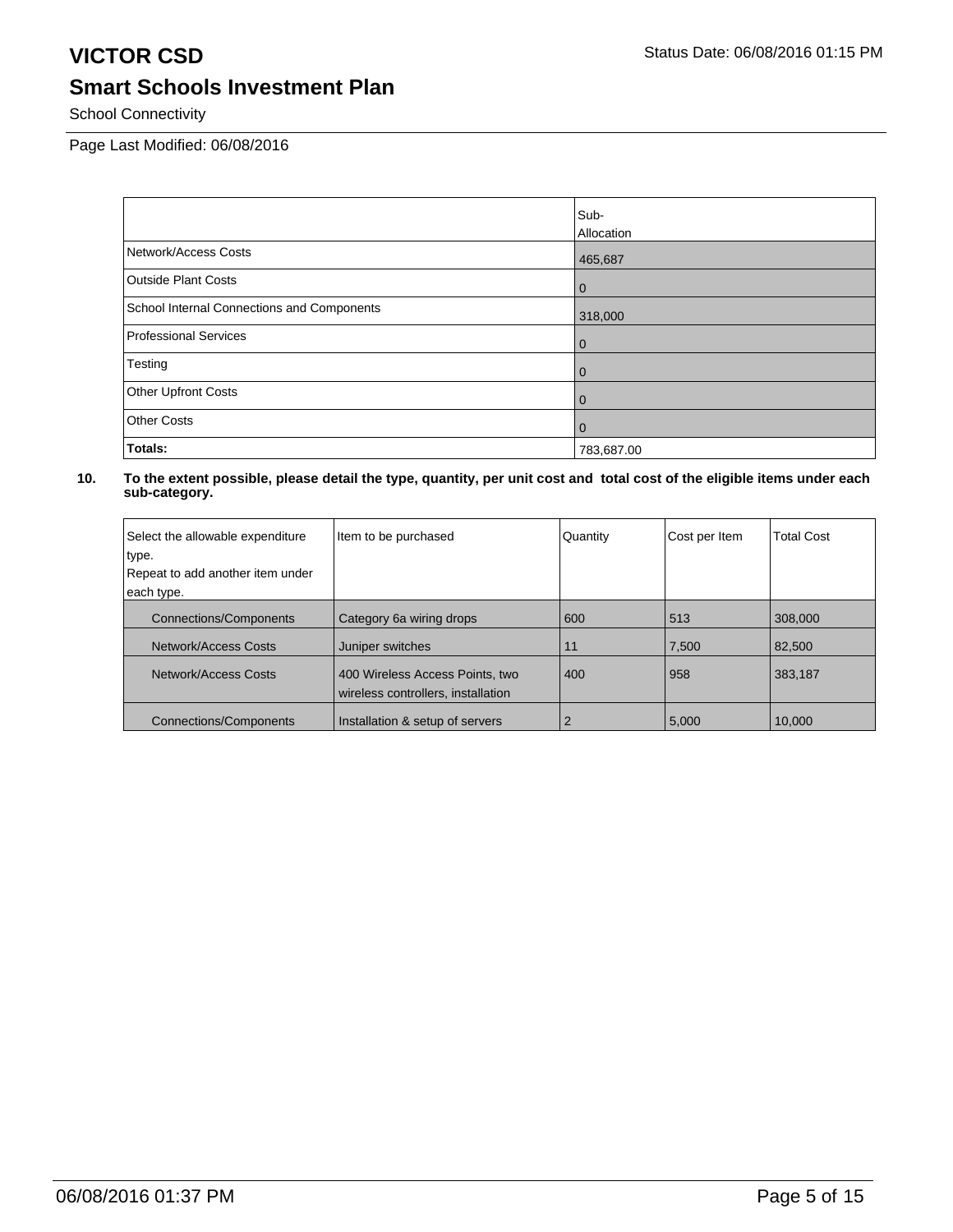Community Connectivity (Broadband and Wireless)

Page Last Modified: 06/08/2016

**1. Briefly describe how you intend to use Smart Schools Bond Act funds for high-speed broadband and/or wireless connectivity projects in the community.**

(No Response)

**2. Please describe how the proposed project(s) will promote student achievement and increase student and/or staff access to the Internet in a manner that enhances student learning and/or instruction outside of the school day and/or school building.**

(No Response)

**3. Community connectivity projects must comply with all the necessary local building codes and regulations (building and related permits are not required prior to plan submission).**

 $\Box$  I certify that we will comply with all the necessary local building codes and regulations.

**4. Please describe the physical location of the proposed investment.**

(No Response)

**5. Please provide the initial list of partners participating in the Community Connectivity Broadband Project, along with their Federal Tax Identification (Employer Identification) number.**

| Project Partners | I Federal ID # |
|------------------|----------------|
| (No Response)    | (No Response)  |

**6. If you are submitting an allocation for Community Connectivity, complete this table.**

**Note that the calculated Total at the bottom of the table must equal the Total allocation for this category that you entered in the SSIP Overview overall budget.**

|                             | Sub-Allocation |
|-----------------------------|----------------|
| Network/Access Costs        | (No Response)  |
| Outside Plant Costs         | (No Response)  |
| <b>Tower Costs</b>          | (No Response)  |
| Customer Premises Equipment | (No Response)  |
| Professional Services       | (No Response)  |
| Testing                     | (No Response)  |
| Other Upfront Costs         | (No Response)  |
| Other Costs                 | (No Response)  |
| Totals:                     |                |

| Select the allowable expenditure | Item to be purchased | Quantity      | Cost per Item | <b>Total Cost</b> |
|----------------------------------|----------------------|---------------|---------------|-------------------|
| type.                            |                      |               |               |                   |
| Repeat to add another item under |                      |               |               |                   |
| each type.                       |                      |               |               |                   |
| (No Response)                    | (No Response)        | (No Response) | (No Response) | (No Response)     |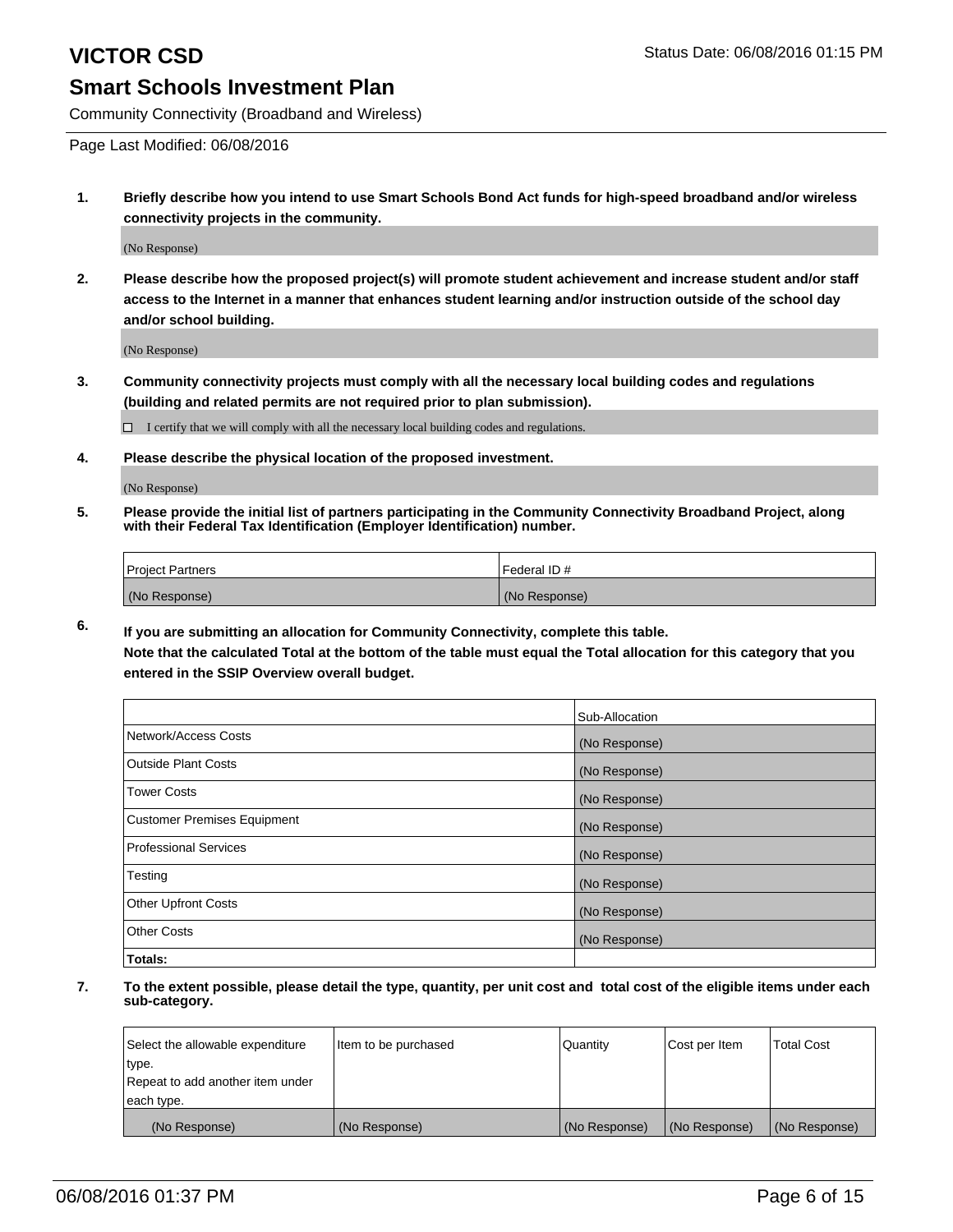Classroom Learning Technology

Page Last Modified: 06/08/2016

**1. In order for students and faculty to receive the maximum benefit from the technology made available under the Smart Schools Bond Act, their school buildings must possess sufficient connectivity infrastructure to ensure that devices can be used during the school day. Smart Schools Investment Plans must demonstrate that sufficient infrastructure that meets the Federal Communications Commission's 100 Mbps per 1,000 students standard currently exists in the buildings where new devices will be deployed, or is a planned use of a portion of Smart Schools Bond Act funds, or is under development through another funding source.**

**Smart Schools Bond Act funds used for technology infrastructure or classroom technology investments must increase the number of school buildings that meet or exceed the minimum speed standard of 100 Mbps per 1,000 students and staff within 12 months. This standard may be met on either a contracted 24/7 firm service or a "burstable" capability. If the standard is met under the burstable criteria, it must be:**

**1. Specifically codified in a service contract with a provider, and**

**2. Guaranteed to be available to all students and devices as needed, particularly during periods of high demand, such as computer-based testing (CBT) periods.**

**Please describe how your district already meets or is planning to meet this standard within 12 months of plan submission.**

Victor Schools has 4,450 students which translates to a 445 Mbps internet connection. Our internet connection is currently 500 Mbps so we already meet this standard.

- **1a. If a district believes that it will be impossible to meet this standard within 12 months, it may apply for a waiver of this requirement, as described on the Smart Schools website. The waiver must be filed and approved by SED prior to submitting this survey.**
	- $\Box$  By checking this box, you are certifying that the school district has an approved waiver of this requirement on file with the New York State Education Department.

#### **2. Connectivity Speed Calculator (Required)**

|                         | INumber of<br>Students | Multiply by<br>100 Kbps | Divide by 1000 Current Speed<br>Ito Convert to<br>Required<br>Speed in Mb | l in Mb | Expected<br>Speed to be<br>Attained Within   Required<br>12 Months | <b>Expected Date</b><br>l When<br>Speed Will be<br>Met |
|-------------------------|------------------------|-------------------------|---------------------------------------------------------------------------|---------|--------------------------------------------------------------------|--------------------------------------------------------|
| <b>Calculated Speed</b> | 4.450                  | 445,000                 | 445                                                                       | 500     | (No<br>Response)                                                   | l (No<br>Response)                                     |

**3. If the district wishes to have students and staff access the Internet from wireless devices within the school building, or in close proximity to it, it must first ensure that it has a robust Wi-Fi network in place that has sufficient bandwidth to meet user demand.**

**Please describe how you have quantified this demand and how you plan to meet this demand.**

We currently have just over 4,000 wireless devices on our wifi network every day. We have designed our new wireless network with 2 goals in mind:

- 1. Victor anticipates going 1:1 at some point in the future. This is the highest density requirement for any wifi network in a K-12 setting. We plan on pulling a network drop to every classroom and multiple drops to larger spaces such as cafeterias, gymnasiums, and auditoriums. This will ensure that we can not only meet the current demands being placed on our wifi network but also rollout 1:1 at some point in the future.
- 2. The state of New York is moving towards online student testing to replace paper and pencil tests. Victor's new wifi network is being designed to handle the load of large numbers of wireless devices being used for student testing.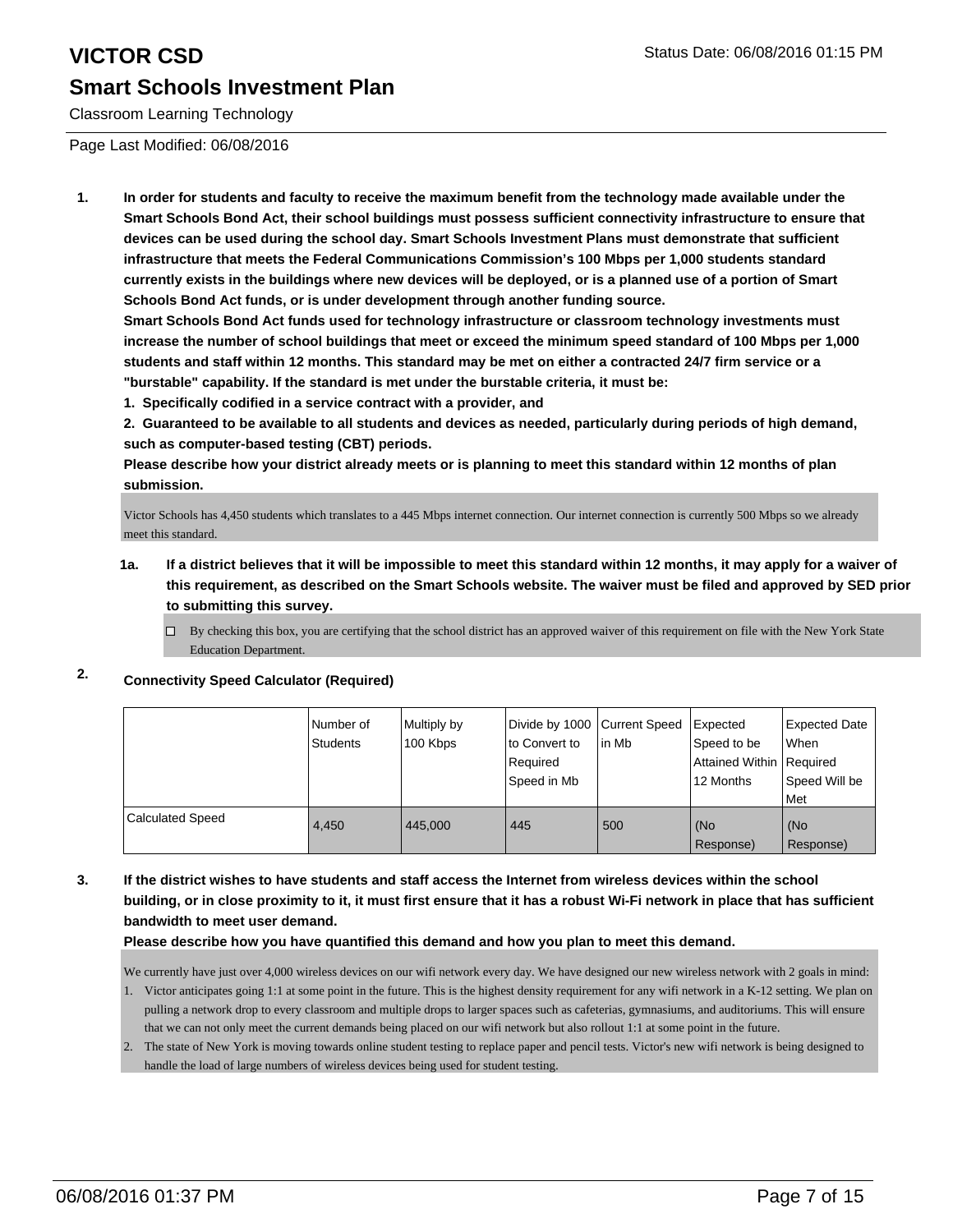Classroom Learning Technology

Page Last Modified: 06/08/2016

**4. All New York State public school districts are required to complete and submit an Instructional Technology Plan survey to the New York State Education Department in compliance with Section 753 of the Education Law and per Part 100.12 of the Commissioner's Regulations.**

**Districts that include educational technology purchases as part of their Smart Schools Investment Plan must have a submitted and approved Instructional Technology Plan survey on file with the New York State Education Department.**

- By checking this box, you are certifying that the school district has an approved Instructional Technology Plan survey on file with the New York State Education Department.
- **5. Describe the devices you intend to purchase and their compatibility with existing or planned platforms or systems. Specifically address the adequacy of each facility's electrical, HVAC and other infrastructure necessary to install and support the operation of the planned technology.**

We plan on purchasing two types of items:

1. New storage array - our current storage array is 9 years old. This is the location that houses all the staff and students files and folders. For example, all student work generated in Microsoft Office, Adobe Photoshop, Autodesk Inventor, etc. is saved to our storage array. Our current array has a small capacity so individual students are given small quotas limiting the amount of space they can consume. In this digital age, these quotas are making it very difficult for students to complete their work.

Victor Schools operates a modern data center with adequate electrical, HVAC, and rack space to operate a new storage array

- Chromebooks which fit in nicely with the district's use of Google Apps for Education. All Chromebooks will be housed on charging carts that will 2. be plugged in each evening.
- **6. Describe how the proposed technology purchases will:**
	- **> enhance differentiated instruction;**
	- **> expand student learning inside and outside the classroom;**
	- **> benefit students with disabilities and English language learners; and**
	- **> contribute to the reduction of other learning gaps that have been identified within the district.**

**The expectation is that districts will place a priority on addressing the needs of students who struggle to succeed in a rigorous curriculum. Responses in this section should specifically address this concern and align with the district's Instructional Technology Plan (in particular Question 2 of E. Curriculum and Instruction: "Does the district's instructional technology plan address the needs of students with disabilities to ensure equitable access to instruction, materials and assessments?" and Question 3 of the same section: "Does the district's instructional technology plan address the provision of assistive technology specifically for students with disabilities to ensure access to and participation in the general curriculum?"**

Purchasing additional Chromebooks for classrooms will further enhance our blended learning model. This model helps students work at their own pace and access material at different entry points. Victor Schools uses Google Apps for Education which is a free set of communication and collaboration tools that includes email, calendar, and documents. These tools can be accessed on any device with a network connection, expanding student learning inside and outside the classroom. Built into Google Apps are tools that make it easy for students and teachers to collaborate on documents.

We already use a number of assistive technology tools to help students with disabilties and English Language Learners. These include:

- Read & Write for Google Chrome which reads any document or website to the student
- Google Voice typing which allows a student to speak and their words appear in a word processing document

• Google translate which will translate anything appearing on the screen into nearly any language

Having additional Chromebooks will expand the use of these tools.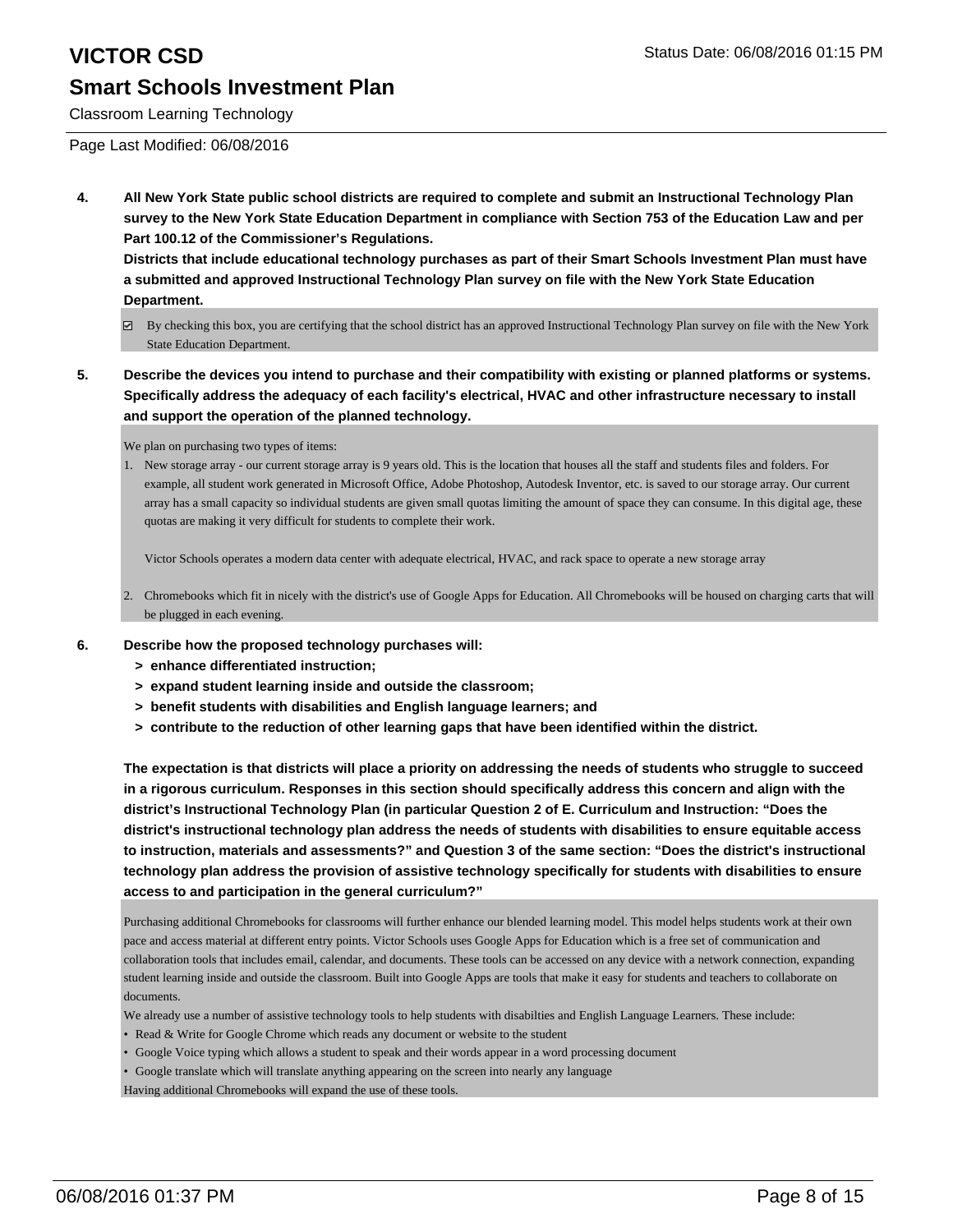# **VICTOR CSD** Status Date: 06/08/2016 01:15 PM

## **Smart Schools Investment Plan**

Classroom Learning Technology

Page Last Modified: 06/08/2016

**7. Where appropriate, briefly describe how the proposed technology purchases will enhance ongoing communication with parents and other stakeholders and help the district facilitate technology-based regional partnerships, including distance learning and other efforts.**

Many Victor teachers take advantage of Google Classroom which makes sharing and collaborating with students easy. Google Classroom now has a feature for family/school communication covering everything that is happening in the classroom related to Google products. Parents can access assignments and grades directly through our student management system. Google Apps for Education makes it much easier for students to access their work at home on any device. This give parents an opportunity to see exactly what their child is working on and assist if needed. Several teachers have used Google Hangouts to invite scientists, authors, etc. into their classroom to interact live with their students.

#### **8. Describe the district's plan to provide professional development to ensure that administrators, teachers and staff can employ the technology purchased to enhance instruction successfully.**

**Note: This response should be aligned and expanded upon in accordance with your district's response to Question 1 of F. Professional Development of your Instructional Technology Plan: "Please provide a summary of professional development offered to teachers and staff, for the time period covered by this plan, to support technology to enhance teaching and learning. Please include topics, audience and method of delivery within your summary."**

The District will be providing professional development in a number of areas that will have an impact on instruction.

- 1. Becoming a Google Educator We have a number of teachers who have earned the title of Google Educator. We will be offering this to more teachers this summer. This designation is designed for educators and classroom teachers who wish to demonstrate proficiency in using Google for Education tools. It also indicates that an educator is able to successfully implement Google Apps for Education into their teaching practice in order to enhance teaching and learning.
- 2. Google Apps for Education This is training on Google Drive, Docs, Sheets, Slides, and Gmail
- 3. Google Clasroom This is training on how to use this great collaboratioin tool
- 4. Google Apps for Accessibility This is training on how to use Google tools to assist students with special needs
- **9. Districts must contact the SUNY/CUNY teacher preparation program that supplies the largest number of the district's new teachers to request advice on innovative uses and best practices at the intersection of pedagogy and educational technology.**
	- $\boxtimes$  By checking this box, you certify that you have contacted the SUNY/CUNY teacher preparation program that supplies the largest number of your new teachers to request advice on these issues.
- **10. A district whose Smart Schools Investment Plan proposes the purchase of technology devices and other hardware must account for nonpublic schools in the district.**

**Are there nonpublic schools within your school district?**

- □ Yes  $\boxtimes$  No
- **11. Nonpublic Classroom Technology Loan Calculator**

**The Smart Schools Bond Act provides that any Classroom Learning Technology purchases made using Smart Schools funds shall be lent, upon request, to nonpublic schools in the district. However, no school district shall be required to loan technology in amounts greater than the total obtained and spent on technology pursuant to the Smart Schools Bond Act and the value of such loan may not exceed the total of \$250 multiplied by the nonpublic school enrollment in the base year at the time of enactment.**

**See:**

**http://www.p12.nysed.gov/mgtserv/smart\_schools/docs/Smart\_Schools\_Bond\_Act\_Guidance\_04.27.15\_Final.pdf.**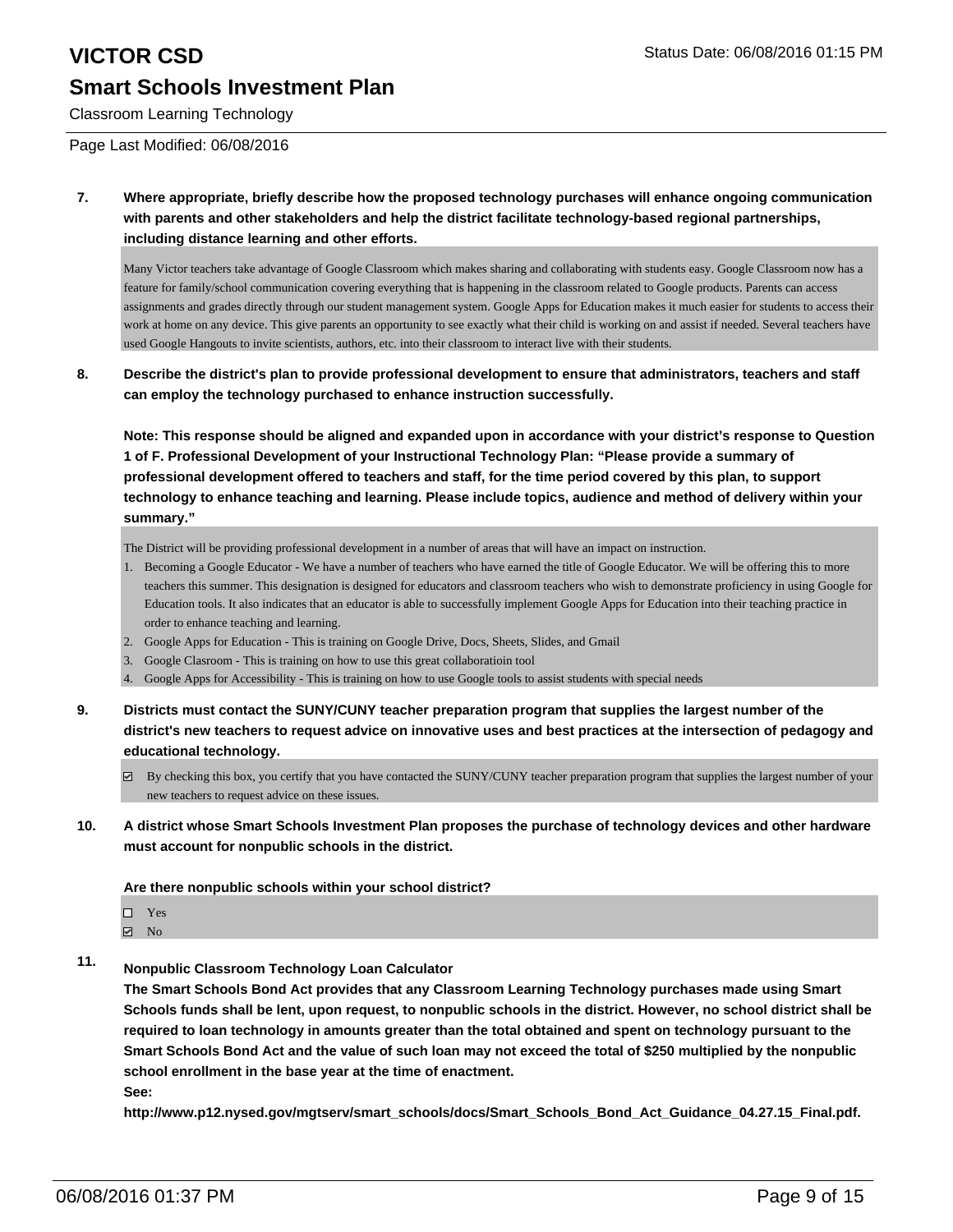Classroom Learning Technology

Page Last Modified: 06/08/2016

|                                     | 1. Classroom<br>Technology<br>Sub-allocation | 2. Public<br>Enrollment<br>$(2014 - 15)$ | l 3. Nonpublic<br>l Enrollment<br>$(2014 - 15)$ | l 4. Sum of<br>l Public and<br>l Nonpublic<br>Enrollment                                      | 5. Total Per<br>Pupil Sub-<br>allocation | 6. Total<br>Nonpublic Loan<br>Amount |
|-------------------------------------|----------------------------------------------|------------------------------------------|-------------------------------------------------|-----------------------------------------------------------------------------------------------|------------------------------------------|--------------------------------------|
| Calculated Nonpublic Loan<br>Amount |                                              |                                          |                                                 | (No Response)   (No Response)   (No Response)   (No Response)   (No Response)   (No Response) |                                          |                                      |

**12. To ensure the sustainability of technology purchases made with Smart Schools funds, districts must demonstrate a long-term plan to maintain and replace technology purchases supported by Smart Schools Bond Act funds. This sustainability plan shall demonstrate a district's capacity to support recurring costs of use that are ineligible for Smart Schools Bond Act funding such as device maintenance, technical support, Internet and wireless fees, maintenance of hotspots, staff professional development, building maintenance and the replacement of incidental items. Further, such a sustainability plan shall include a long-term plan for the replacement of purchased devices and equipment at the end of their useful life with other funding sources.**

 $\boxdot$  By checking this box, you certify that the district has a sustainability plan as described above.

**13. Districts must ensure that devices purchased with Smart Schools Bond funds will be distributed, prepared for use, maintained and supported appropriately. Districts must maintain detailed device inventories in accordance with generally accepted accounting principles.**

By checking this box, you certify that the district has a distribution and inventory management plan and system in place.

**14. If you are submitting an allocation for Classroom Learning Technology complete this table. Note that the calculated Total at the bottom of the table must equal the Total allocation for this category that you entered in the SSIP Overview overall budget.**

|                          | Sub-Allocation |
|--------------------------|----------------|
| Interactive Whiteboards  | (No Response)  |
| <b>Computer Servers</b>  | 155,000        |
| <b>Desktop Computers</b> | (No Response)  |
| <b>Laptop Computers</b>  | 50,000         |
| <b>Tablet Computers</b>  | (No Response)  |
| Other Costs              | (No Response)  |
| Totals:                  | 205,000.00     |

| Select the allowable expenditure | Item to be Purchased               | Quantity | Cost per Item | <b>Total Cost</b> |
|----------------------------------|------------------------------------|----------|---------------|-------------------|
| type.                            |                                    |          |               |                   |
| Repeat to add another item under |                                    |          |               |                   |
| each type.                       |                                    |          |               |                   |
| <b>Computer Servers</b>          | <b>SANs (Storage Area Network)</b> |          | 77.500        | 155,000           |
| <b>Laptop Computers</b>          | Chromebooks                        | 160      | 313           | 50,000            |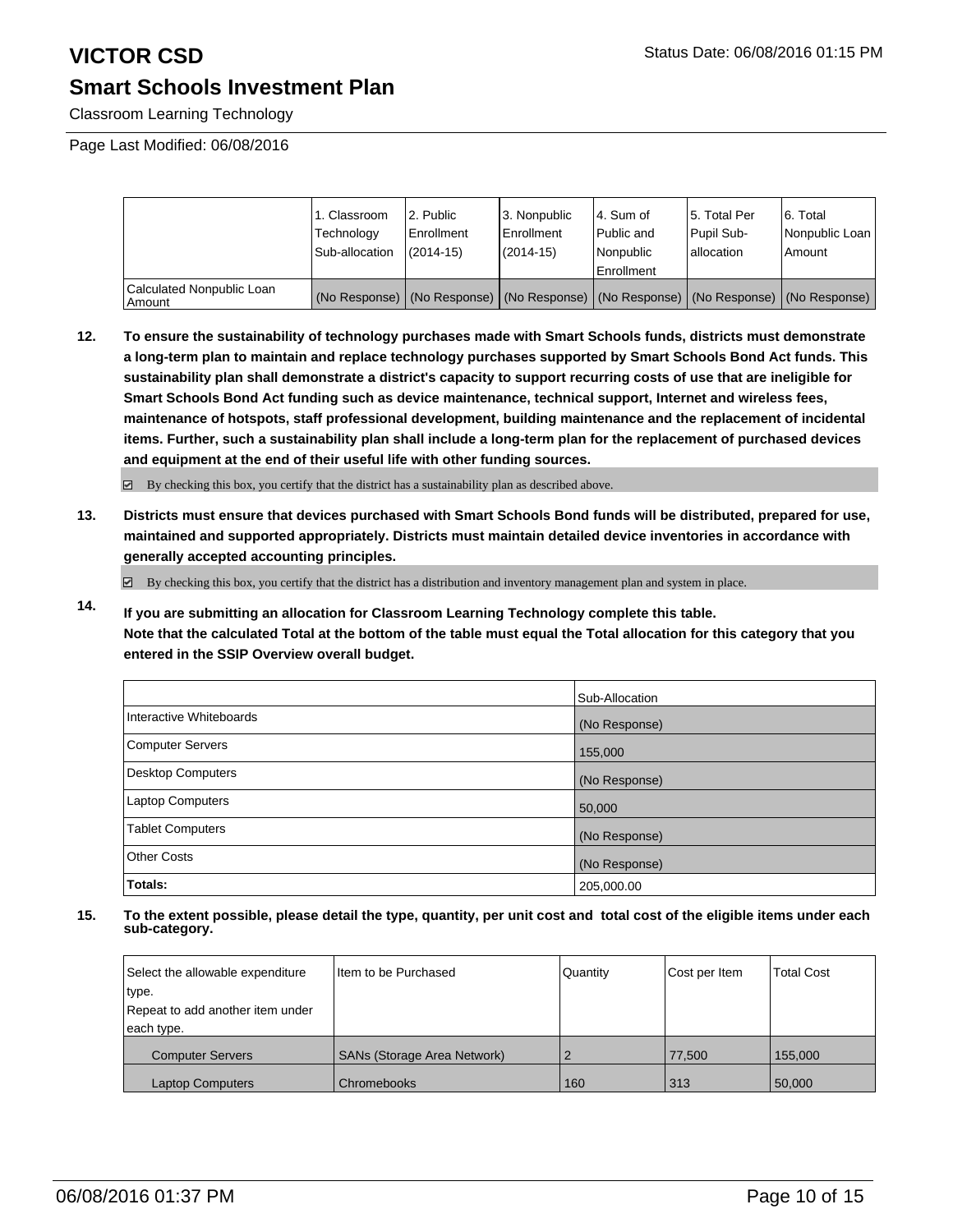Pre-Kindergarten Classrooms

Page Last Modified: 06/08/2016

**1. Provide information regarding how and where the district is currently serving pre-kindergarten students and justify the need for additional space with enrollment projections over 3 years.**

(No Response)

- **2. Describe the district's plan to construct, enhance or modernize education facilities to accommodate prekindergarten programs. Such plans must include:**
	- **Specific descriptions of what the district intends to do to each space;**
	- **An affirmation that pre-kindergarten classrooms will contain a minimum of 900 square feet per classroom;**
	- **The number of classrooms involved;**
	- **The approximate construction costs per classroom; and**
	- **Confirmation that the space is district-owned or has a long-term lease that exceeds the probable useful life of the improvements.**

(No Response)

**3. Smart Schools Bond Act funds may only be used for capital construction costs. Describe the type and amount of additional funds that will be required to support ineligible ongoing costs (e.g. instruction, supplies) associated with any additional pre-kindergarten classrooms that the district plans to add.**

(No Response)

**4. All plans and specifications for the erection, repair, enlargement or remodeling of school buildings in any public school district in the State must be reviewed and approved by the Commissioner. Districts that plan capital projects using their Smart Schools Bond Act funds will undergo a Preliminary Review Process by the Office of Facilities Planning.**

| Project Number |  |
|----------------|--|
| (No Response)  |  |

**5. If you have made an allocation for Pre-Kindergarten Classrooms, complete this table.**

**Note that the calculated Total at the bottom of the table must equal the Total allocation for this category that you entered in the SSIP Overview overall budget.**

|                                          | Sub-Allocation |
|------------------------------------------|----------------|
| Construct Pre-K Classrooms               | (No Response)  |
| Enhance/Modernize Educational Facilities | (No Response)  |
| Other Costs                              | (No Response)  |
| Totals:                                  |                |

| Select the allowable expenditure | litem to be purchased | Quantity      | Cost per Item | <b>Total Cost</b> |
|----------------------------------|-----------------------|---------------|---------------|-------------------|
| type.                            |                       |               |               |                   |
| Repeat to add another item under |                       |               |               |                   |
| each type.                       |                       |               |               |                   |
| (No Response)                    | (No Response)         | (No Response) | (No Response) | (No Response)     |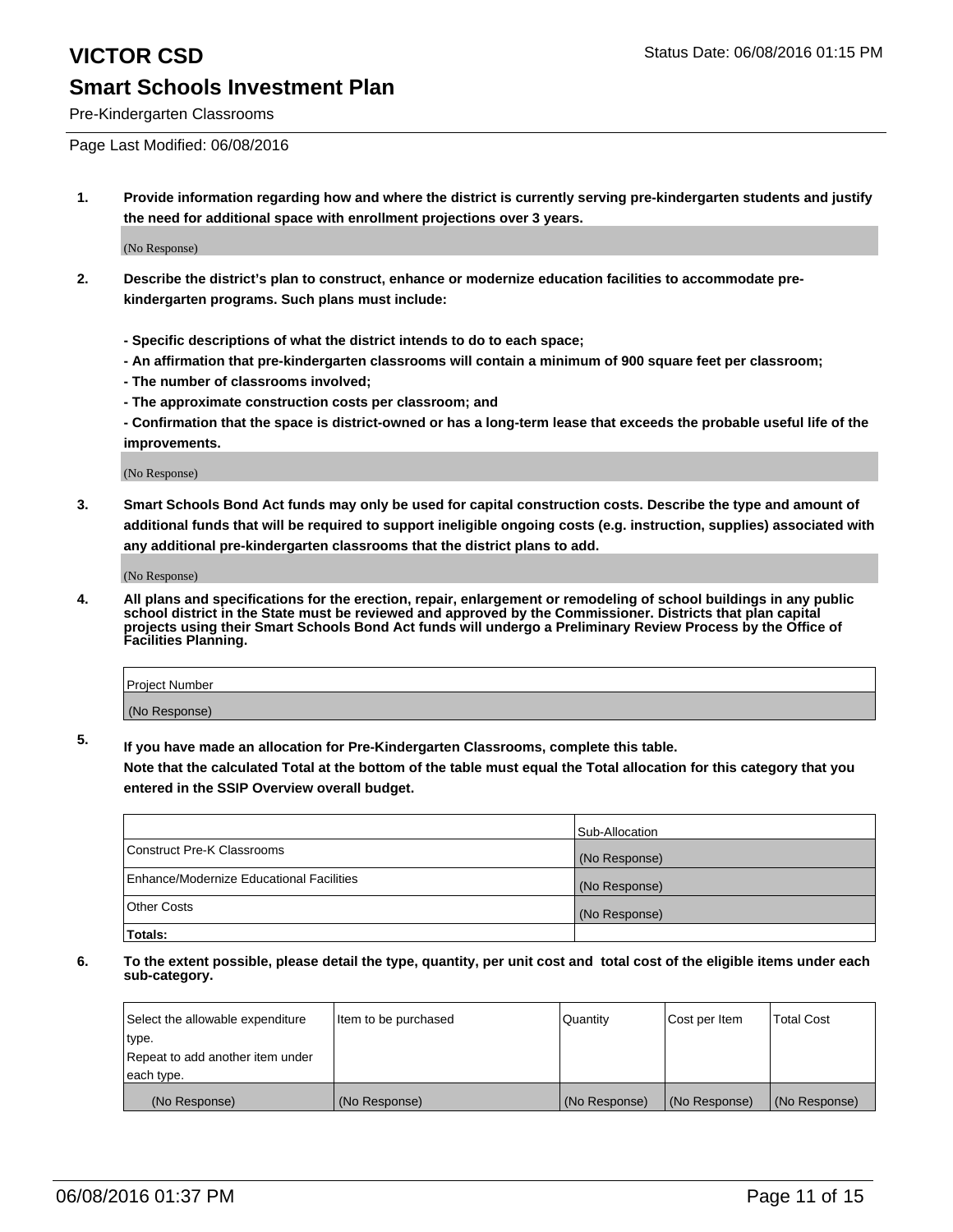Replace Transportable Classrooms

Page Last Modified: 06/08/2016

**1. Describe the district's plan to construct, enhance or modernize education facilities to provide high-quality instructional space by replacing transportable classrooms.**

(No Response)

**2. All plans and specifications for the erection, repair, enlargement or remodeling of school buildings in any public school district in the State must be reviewed and approved by the Commissioner. Districts that plan capital projects using their Smart Schools Bond Act funds will undergo a Preliminary Review Process by the Office of Facilities Planning.**

| <b>Project Number</b> |  |
|-----------------------|--|
| (No Response)         |  |

**3. For large projects that seek to blend Smart Schools Bond Act dollars with other funds, please note that Smart Schools Bond Act funds can be allocated on a pro rata basis depending on the number of new classrooms built that directly replace transportable classroom units.**

**If a district seeks to blend Smart Schools Bond Act dollars with other funds describe below what other funds are being used and what portion of the money will be Smart Schools Bond Act funds.**

(No Response)

**4. If you have made an allocation for Replace Transportable Classrooms, complete this table. Note that the calculated Total at the bottom of the table must equal the Total allocation for this category that you entered in the SSIP Overview overall budget.**

|                                                | Sub-Allocation |
|------------------------------------------------|----------------|
| Construct New Instructional Space              | (No Response)  |
| Enhance/Modernize Existing Instructional Space | (No Response)  |
| Other Costs                                    | (No Response)  |
| Totals:                                        |                |

| Select the allowable expenditure | Item to be purchased | <b>Quantity</b> | Cost per Item | <b>Total Cost</b> |
|----------------------------------|----------------------|-----------------|---------------|-------------------|
| type.                            |                      |                 |               |                   |
| Repeat to add another item under |                      |                 |               |                   |
| each type.                       |                      |                 |               |                   |
| (No Response)                    | (No Response)        | (No Response)   | (No Response) | (No Response)     |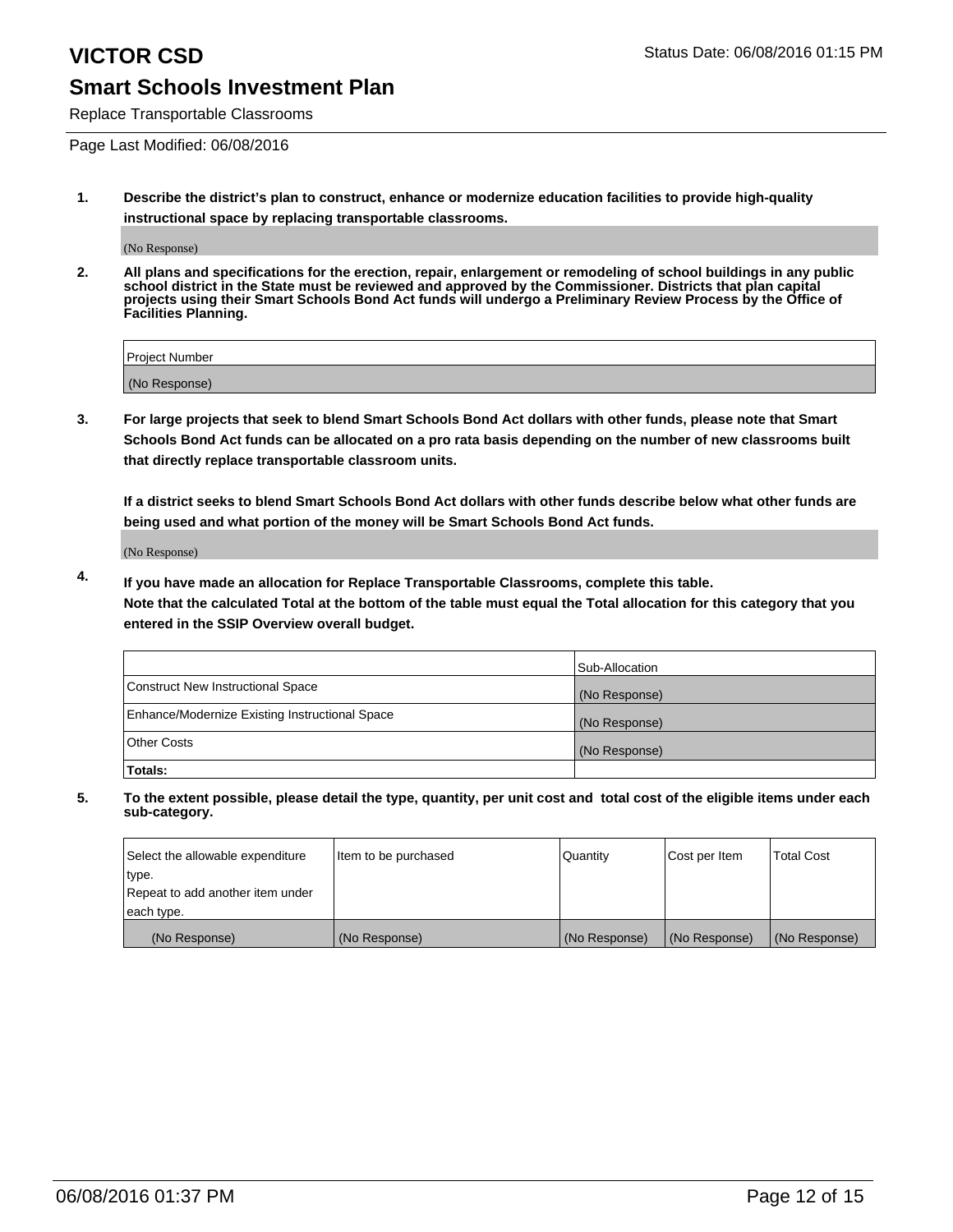### **VICTOR CSD** Status Date: 06/08/2016 01:15 PM **Smart Schools Investment Plan**

High-Tech Security Features

Page Last Modified: 06/08/2016

#### **1. Describe how you intend to use Smart Schools Bond Act funds to install high-tech security features in school buildings and on school campuses.**

We have three projects planned that fall under safety and security:

- 1. Install 49 additional digital surveillance cameras and replace 71 older analog cameras with digital models. Each camera will have a new Cat6 cable installed.
- 2. Install a new high tech visitor badging system. Each building main entrance will be equipped with this identification system that will print a temporary sticky badge for the visitor to wear.
- 3. Install a new secure "public interaction window" at each main entrance. Upgrade one vestibule entry wall in the Early Childhood School main entrance.
- **2. All plans and specifications for the erection, repair, enlargement or remodeling of school buildings in any public school district in the State must be reviewed and approved by the Commissioner. Districts that plan capital projects using their Smart Schools Bond Act funds will undergo a Preliminary Review Process by the Office of Facilities Planning.**

| <b>Project Number</b> |  |
|-----------------------|--|
| 43-17-01-06-7-999-002 |  |

- **3. Was your project deemed eligible for streamlined Review?**
	- Yes
	- **Ø** No
- **4. Include the name and license number of the architect or engineer of record.**

| <b>Name</b>    | License Number |
|----------------|----------------|
| W. Bruce Knapp | 72078          |

**5. If you have made an allocation for High-Tech Security Features, complete this table. Note that the calculated Total at the bottom of the table must equal the Total allocation for this category that you entered in the SSIP Overview overall budget.**

|                                                      | Sub-Allocation |
|------------------------------------------------------|----------------|
| Capital-Intensive Security Project (Standard Review) | (No Response)  |
| <b>Electronic Security System</b>                    | 343,280        |
| <b>Entry Control System</b>                          | 40,002         |
| Approved Door Hardening Project                      | 44.496         |
| <b>Other Costs</b>                                   | (No Response)  |
| Totals:                                              | 427,778.00     |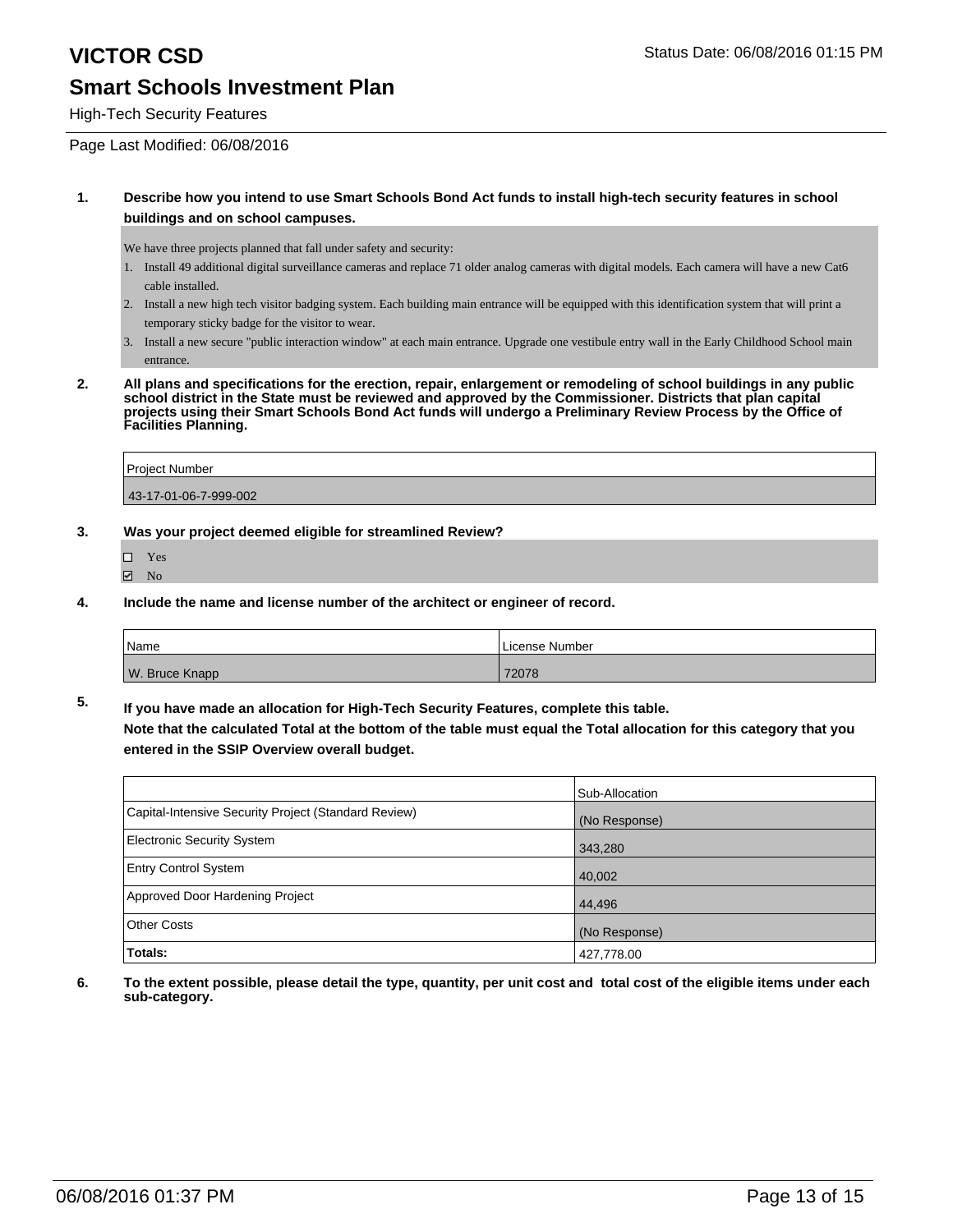High-Tech Security Features

Page Last Modified: 06/08/2016

| Select the allowable expenditure<br>type.<br>Repeat to add another item under<br>each type. | Item to be purchased                                 | Quantity | Cost per Item | <b>Total Cost</b> |
|---------------------------------------------------------------------------------------------|------------------------------------------------------|----------|---------------|-------------------|
| <b>Electronic Security System</b>                                                           | Surveillance cameras                                 | 120      | 959           | 115.080           |
| <b>Electronic Security System</b>                                                           | Labor to install cabling for cameras                 | 120      | 750           | 90,000            |
| <b>Electronic Security System</b>                                                           | Labor to install cameras                             | 120      | 542           | 65,040            |
| <b>Electronic Security System</b>                                                           | Camera software & licensing                          | 120      | 260           | 31,200            |
| <b>Electronic Security System</b>                                                           | Storage for video footage                            | 1        | 35,000        | 35,000            |
| <b>Entry Control System</b>                                                                 | Badge system hardware                                | 6        | 5,000         | 30,000            |
| <b>Entry Control System</b>                                                                 | Cabling/materials for badge system                   | 6        | 500           | 3,000             |
| <b>Entry Control System</b>                                                                 | Labor to install badge system                        | 6        | 1,167         | 7,002             |
| Approved Door Hardening<br>Project                                                          | Security vestibule wall materials                    | 1        | 10,000        | 10,000            |
| Approved Door Hardening<br>Project                                                          | Security vestibule wall labor                        |          | 5,000         | 5,000             |
| <b>Approved Door Hardening</b><br>Project                                                   | Pass through window in vestibule                     | 6        | 3,000         | 18,000            |
| <b>Approved Door Hardening</b><br>Project                                                   | Labor to install pass through window in<br>vestibule | <b>6</b> | 1,916         | 11,496            |
| <b>Electronic Security System</b>                                                           | Camera programming & testing                         | 120      | 58            | 6,960             |